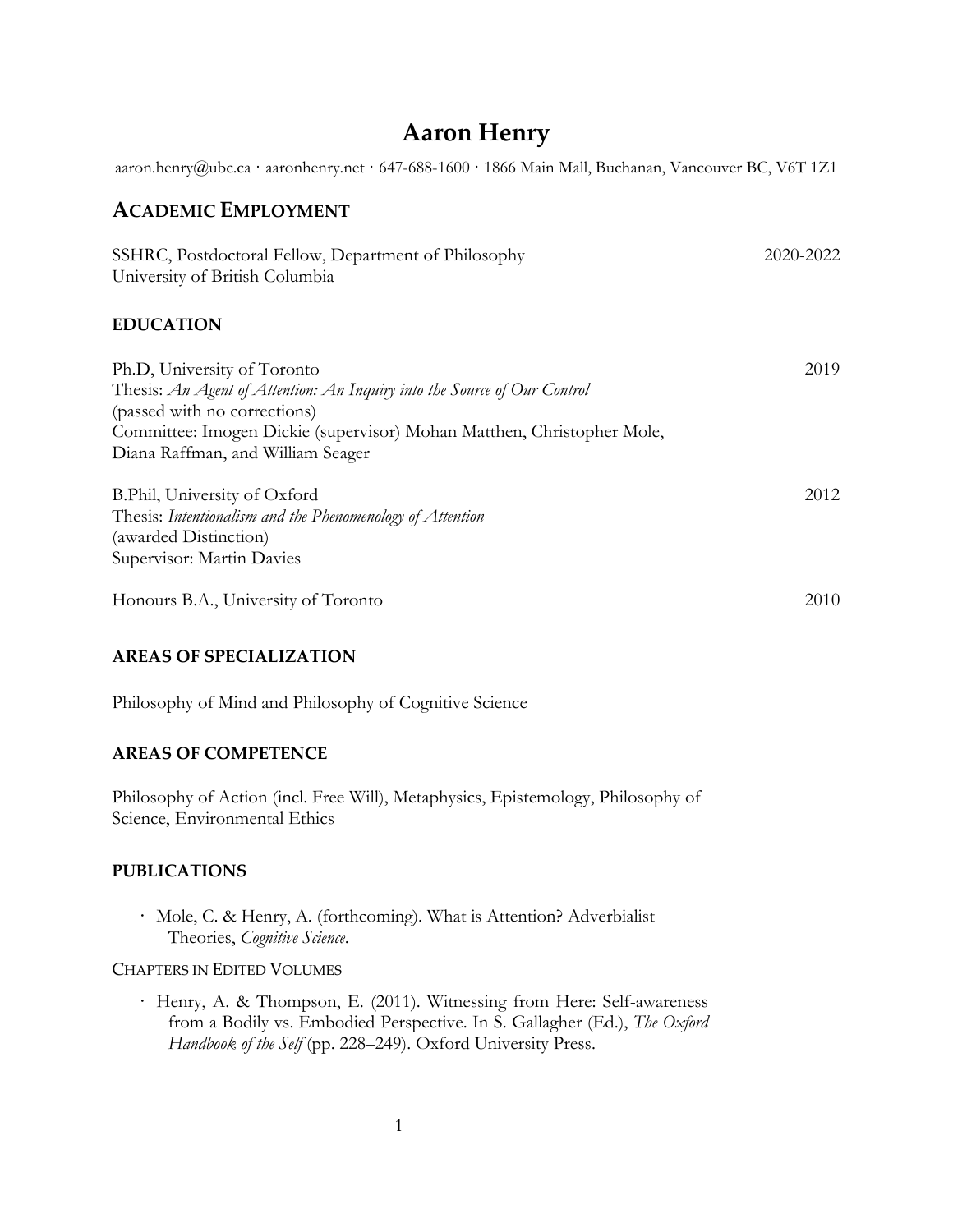#### BOOK REVIEWS

| Henry, A. & Bayne, T. (2013). Review of 'Attention is Cognitive Unison:  |
|--------------------------------------------------------------------------|
| An Essay in Philosophical Psychology', by Christopher Mole. Australasian |
| Journal of Philosophy 91 (1), 199–202.                                   |

### UNDER REVIEW (AVAILABLE ON REQUEST)

- · Henry, A. "Immersion and the Puzzle of Agentive Presence"
- · Henry, A. "From the Agent's Point of View: The Disappearing Agent Problem Revisited"

## **PRESENTATIONS**

#### INVITED

| "Making Mistakes with Defective Attention"                              |                               |
|-------------------------------------------------------------------------|-------------------------------|
| Consciousness/Skill/Agency Lecture Series                               |                               |
| University of Barcelona, Rethinking Conscious Agency Research Group     | June 2021                     |
| "From the Agent's Point of View"                                        |                               |
| The Society for the Philosophy of Agency                                |                               |
| American Philosophical Association, Central Division                    | February 2019                 |
|                                                                         |                               |
| <b>REFEREED</b>                                                         |                               |
| "Does Attention Possess a 'Constitutive Aim'? Laying the Groundwork"    |                               |
| Southern Society for Philosophy and Psychology, Mobile Alabama          | March 2022                    |
|                                                                         |                               |
| "Is There a Disappearing Agent Problem for Reductive-Causal Theories of |                               |
| Action?"                                                                |                               |
| Canadian Philosophical Association, Alberta                             | May 2021                      |
|                                                                         | (rescheduled from June 2020)  |
| "Consciousness, Agency, and Ownership"                                  |                               |
| Workshop on 'Consciousness, Agency, and First-Person Representation'    |                               |
| University of Barcelona                                                 | Nov. 2021                     |
|                                                                         | (rescheduled from March 2020) |
|                                                                         |                               |
| "Understanding the Sense of Ownership of Action"                        |                               |
| Society for Philosophy and Psychology, Ann Arbor Michigan               | <b>July 2018</b>              |
| Canadian Philosophical Association, Montreal, QC.                       | June 2018                     |
|                                                                         |                               |
| "Agentialism and the Objection from Attention Capture"                  |                               |
| Canadian Philosophical Association, Ryerson University                  | May 2017                      |
| Southern Society of Philosophy and Psychology, Savannah Georgia.        | March 2017                    |
|                                                                         |                               |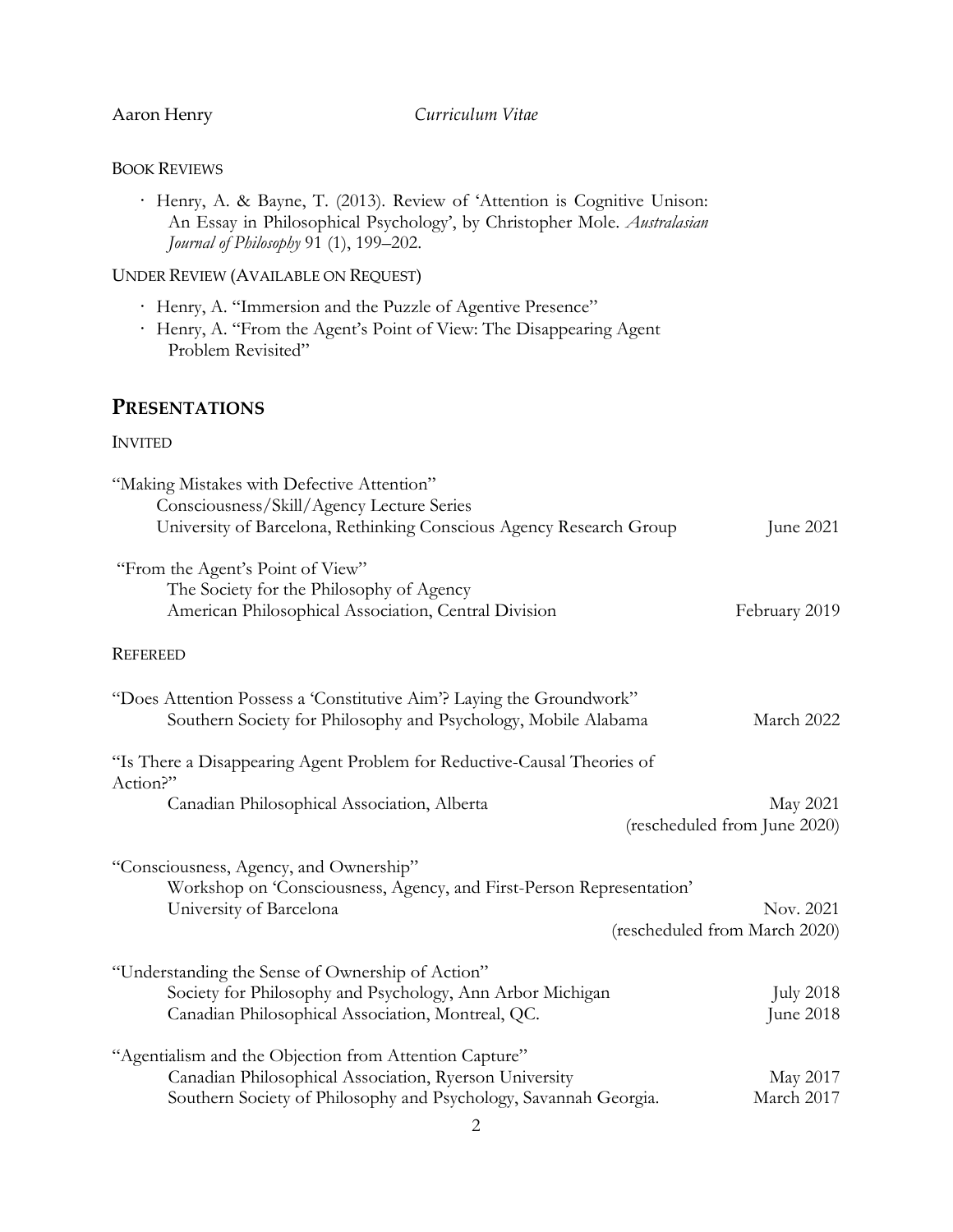| Aaron Henry                                                                                                                                                                                | Curriculum Vitae                                                                                                                                           |                                          |
|--------------------------------------------------------------------------------------------------------------------------------------------------------------------------------------------|------------------------------------------------------------------------------------------------------------------------------------------------------------|------------------------------------------|
| "Attention, Action, and Selection for Action"<br>Science, University of Western Ontario                                                                                                    | Graduate Conference in Philosophy of Mind, Language, and Cognitive                                                                                         | May 2016                                 |
| "Attention as Selection for Action: A Challenge"<br>Minds Online Conference<br>Canadian Philosophical Association, Calgary Alberta<br>American Philosophical Association, Central Division |                                                                                                                                                            | September 2016<br>May 2016<br>March 2016 |
| "Introspecting the Temporal Structure of Perceptual Experience"<br>American Philosophical Association, Central Division                                                                    |                                                                                                                                                            | February 2015                            |
| "Two Ways to Understand the Subjective Character of Consciousness"<br>Manchester                                                                                                           | Workshop on the Subjective Structure of Consciousness, University of                                                                                       | June 2014                                |
| <b>COMMENTARIES</b>                                                                                                                                                                        |                                                                                                                                                            |                                          |
| "Attending to Inward Attention: Commentary on Choi"                                                                                                                                        | American Philosophical Association, Eastern Division, New York City                                                                                        | January 2021                             |
| "Is a Self a Pattern? Comments on Gallagher's 'Pattern Theory of Self"<br>University of Toronto, Graduate Conference                                                                       |                                                                                                                                                            | May 2018                                 |
| Jennings"                                                                                                                                                                                  | "The Case for Phenomenal Consciousness Beyond Attention: Commentary on<br>American Philosophical Association, Pacific Division, Vancouver B.C.             | April 2015                               |
| <b>AWARDS AND SCHOLARSHIPS</b>                                                                                                                                                             |                                                                                                                                                            |                                          |
| SSHRC Postdoctoral Fellowship (CAD \$45,000 per annum)                                                                                                                                     |                                                                                                                                                            | 2020-2022                                |
| Philosophy, University of Toronto                                                                                                                                                          | Martha Lile Love Teaching Award (Honourable Mention), the Department of                                                                                    | 2019                                     |
| of Toronto                                                                                                                                                                                 | Doctoral Completion Award, awarded by the Department of Philosophy, University                                                                             | 2017-2018                                |
|                                                                                                                                                                                            | Joseph-Armand Bombardier Canada Graduate Scholarship, awarded by The Social<br>Sciences and Humanities Research Council of Canada (CAD \$35,000 per annum) | 2013-16                                  |
| Ontario Graduate Scholarship, awarded by the Government of Ontario (\$15,000)                                                                                                              |                                                                                                                                                            | 2012, 2016                               |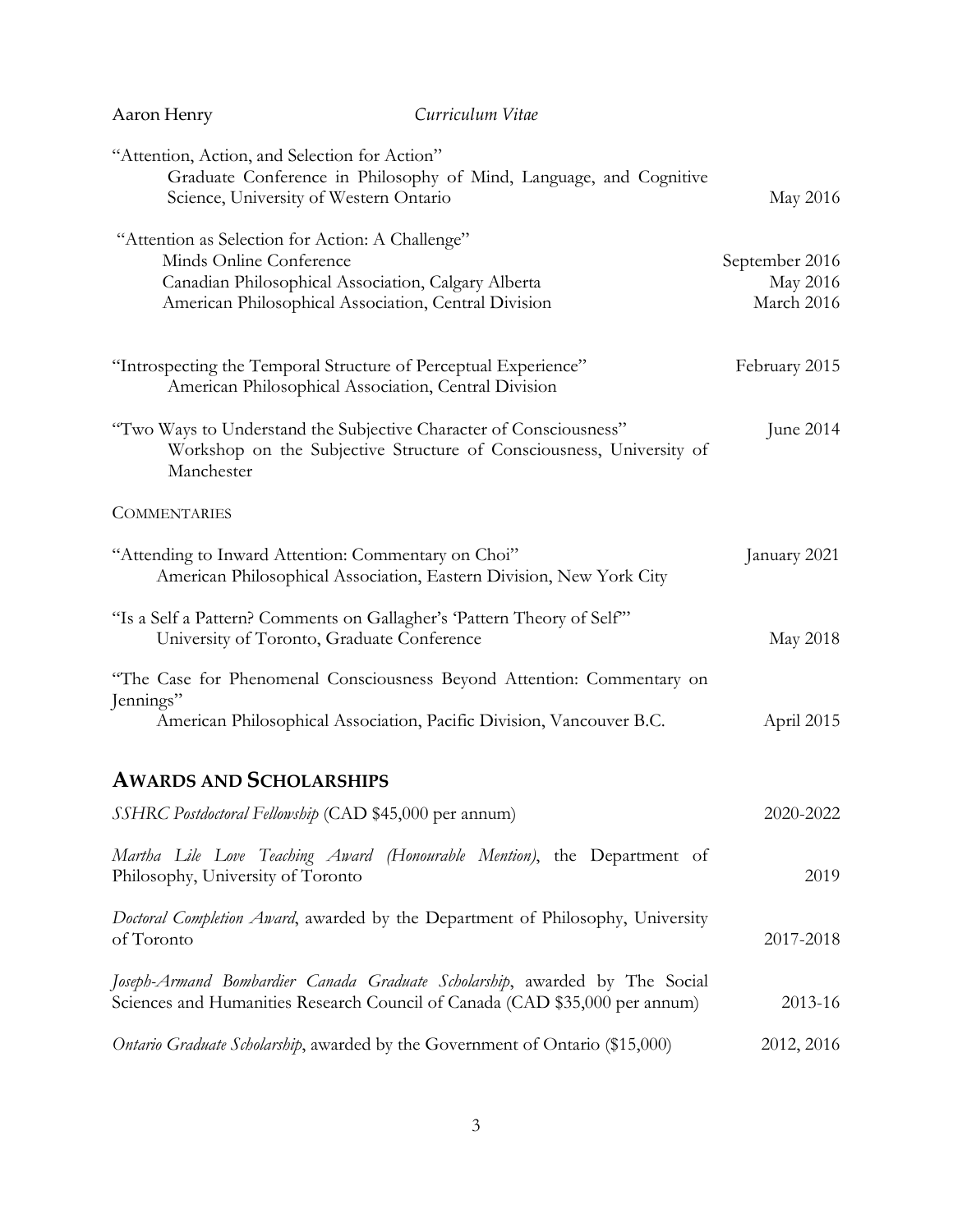| Aaron Henry                                                                                                                                                                                                     | Curriculum Vitae                                                                                                                         |                                                                                  |
|-----------------------------------------------------------------------------------------------------------------------------------------------------------------------------------------------------------------|------------------------------------------------------------------------------------------------------------------------------------------|----------------------------------------------------------------------------------|
| Hans Maag Scholarship, awarded by the Department of Philosophy, University of<br>Toronto                                                                                                                        |                                                                                                                                          | 2016                                                                             |
| George Paxton Young Memorial Prize in Philosophy, awarded by the Department of<br>Philosophy, University of Toronto                                                                                             |                                                                                                                                          | 2015                                                                             |
| Gordon Cheesbrough Graduate Fellowship Fund in Philosophy, awarded by the<br>Department of Philosophy, University of Toronto                                                                                    |                                                                                                                                          | 2014                                                                             |
| The Avie Bennett Scholarship, awarded by the Faculty of Arts and Sciences,<br>University of Toronto (\$10,000)                                                                                                  |                                                                                                                                          | 2012                                                                             |
| University of Toronto Fellowship, awarded by the department of Philosophy,<br>University of Toronto                                                                                                             |                                                                                                                                          | 2012                                                                             |
| <b>TEACHING</b>                                                                                                                                                                                                 |                                                                                                                                          |                                                                                  |
| The University of British Columbia                                                                                                                                                                              |                                                                                                                                          |                                                                                  |
| <b>COURSE INSTRUCTOR</b><br>Minds and Machines (PHIL250)                                                                                                                                                        |                                                                                                                                          | Winter 2022                                                                      |
| The University of Toronto                                                                                                                                                                                       |                                                                                                                                          |                                                                                  |
| <b>COURSE INSTRUCTOR</b>                                                                                                                                                                                        |                                                                                                                                          |                                                                                  |
| Seminar in Cognitive Science (COG401)<br>Introduction to Philosophy: Knowledge and Reality (PHL103)<br>Environmental Ethics (PHL273)<br>Issues in Philosophy of Mind (PHL340)<br>Knowledge and Reality (PHL232) |                                                                                                                                          | Winter 2020<br>Fall 2019<br>Fall 2019<br>Summer 2018, Winter 2019<br>Summer 2016 |
| LEAD ENGLISH LANGUAGE LEARNING TEACHING ASSISTANT<br>Philosophy for Scientists (PHL233)                                                                                                                         | (Collaborated with course instructor to improve the design of writing                                                                    | Fall 2016, Fall 2017                                                             |
| assignments; trained graduate student TAs on offering effective<br>written feedback on undergraduate philosophy papers; led tutorials                                                                           | and writing clinics for undergraduate students aimed at improving<br>facility with discipline-specific writing; created language-related |                                                                                  |

4

teaching resources for the university.)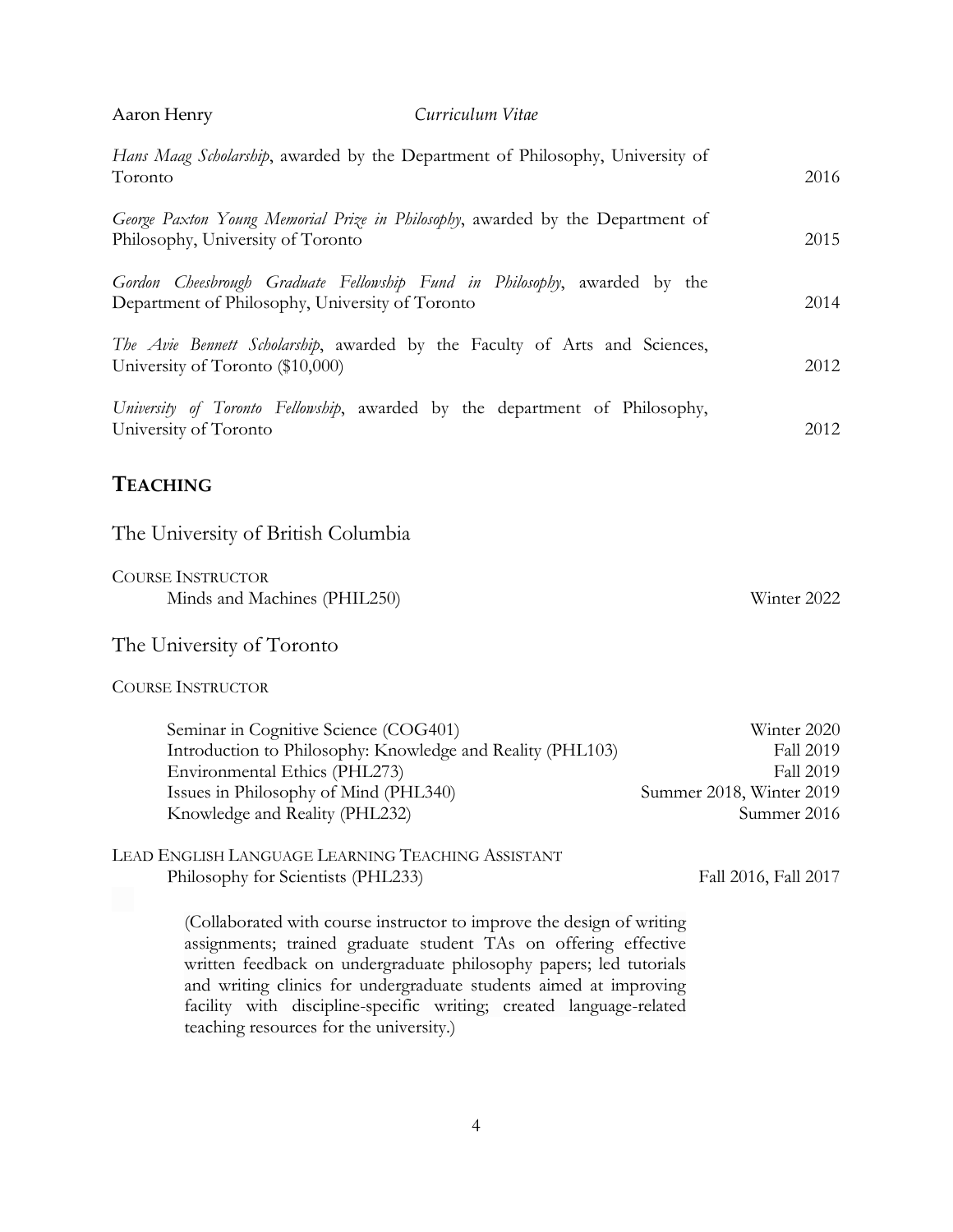PHILOSOPHY ESSAY CLINICIAN Winter 2018

(Ran workshops for undergraduate students on how to write a philosophy paper, assuming no prior experience; met one-on-one with 15-20 undergraduate students weekly to help with philosophical writing.)

#### TUTORIAL LEADER

| Knowledge and Reality (PHL232)                             | 2015                     |
|------------------------------------------------------------|--------------------------|
| Persons, Minds, and Bodies (PHL240)                        | Summer 2015, Winter 2017 |
| Reason and Truth (PHLA10)                                  | Fall 2009                |
| Introduction to the History of Western Philosophy (PHL101) | 2007-2008                |

#### GRADER

| Freedom and Determinism (PHL241)        | Fall 2017   |
|-----------------------------------------|-------------|
| Topics in Philosophy of Mind (PHLC95H3) | Winter 2014 |
| Minds and Machines (PHL240)             | Fall 2014   |
| Belief, Knowledge and Truth (PHLB20)    | Fall 2013   |

# **PROFESSIONAL SERVICE**

| Associate Editor for the Brains Blog (https://philosophyofbrains.com/)                                    | $2016$ -present |
|-----------------------------------------------------------------------------------------------------------|-----------------|
| <b>Organizer</b> for University of Toronto Graduate Conference: The Philosophical                         |                 |
| Significance of the First-Person Point of View                                                            | May 2015        |
| <b>Referee</b> for <i>Ergo, Philosophical Quarterly, Philosophical Psychology, American Philosophical</i> |                 |
| Quarterly, The Review of Philosophy and Psychology, International Journal of Philosophical                |                 |
| <i>Studies.</i>                                                                                           |                 |
| <b>Graduate Associate</b> for the Network for Sensory Research                                            | 2012-2014       |
| <b>Conference Reporter</b> for the Network for Sensory Research: Workshop on                              |                 |
| Multisensory Integration, University of Toronto,                                                          | May 2014        |
|                                                                                                           |                 |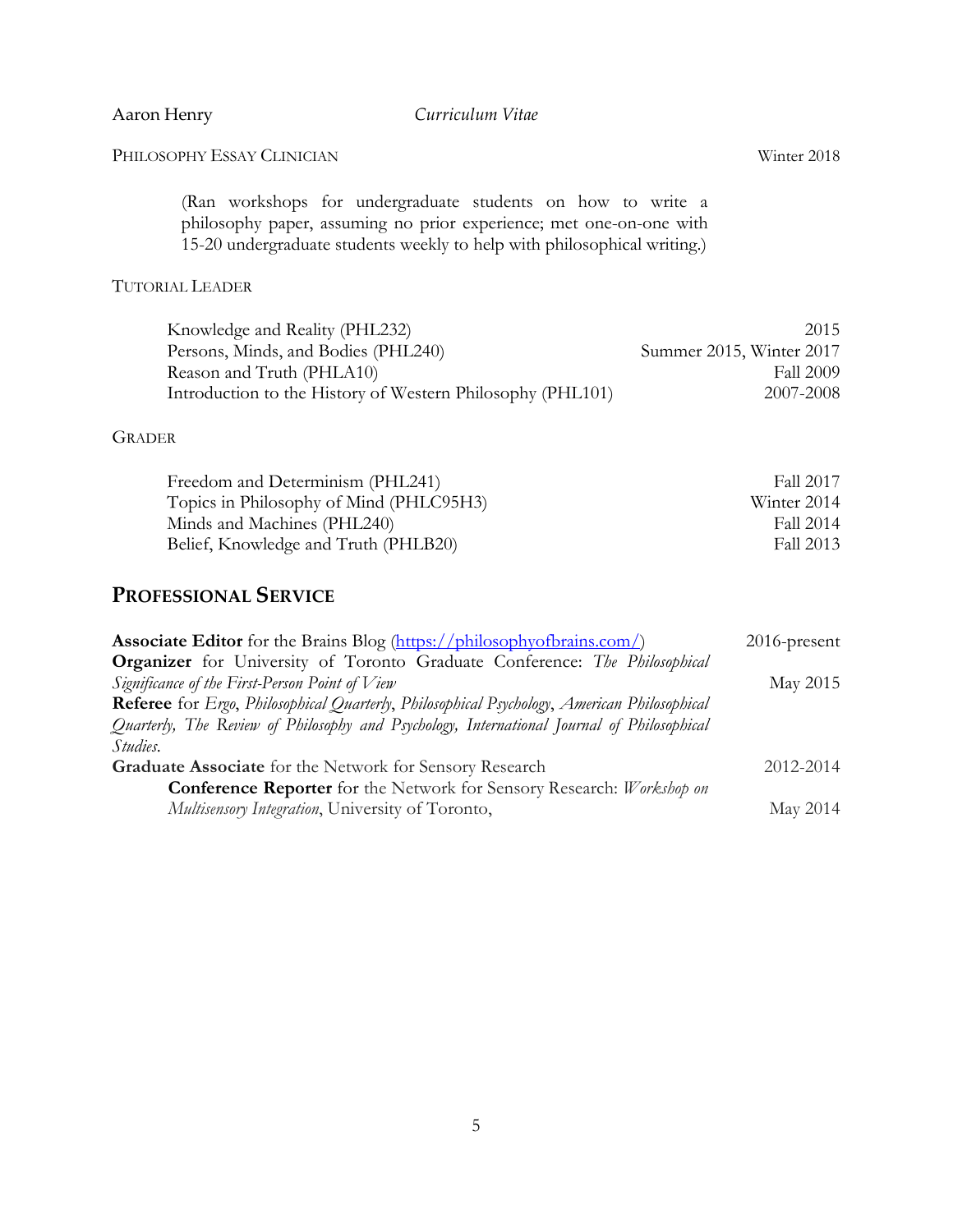# **REFERENCES**

Imogen Dickie Professor of Philosophy University of Toronto 170 St. George Street, Rm. 525 Toronto, Ontario Canada, M5R2M8 Tel: +44 (0)1334 462387 [imogen.dickie@utoronto.ca](mailto:imogen.dickie@utoronto.ca)

Mohan Matthen Professor and Canada Research Chair in Philosophy of Perception University of Toronto 170 St. George Street, Rm. 412 Toronto, Ontario Canada, M5R 2M8 Tel: +1 647 226 2625 [mohan.matthen@utoronto.ca](mailto:mohan.matthen@utoronto.ca)

Christopher Mole Professor of Philosophy and Chair of the Program in Cognitive Systems University of British Columbia Buchanan E 369, 1866 Main Mall Vancouver, British Columbia Canada, V6T 1Z1 Tel: +1 604 827 3605 [chris.mole@ubc.ca](mailto:chris.mole@ubc.ca)

Marleen Rozemond (Teaching Reference) Professor of Philosophy 170 St. George St., Rm. 504 Toronto, Ontario Canada, M5R 2M8 Tel: 416-978-3311 [marleen.rozemond@utoronto.ca](mailto:marleen.rozemond@utoronto.ca)

William Seager Professor and Acting Chair of UTSC Department of Philosophy Philosophy Hall (Room: 103) 1265 Military Trail Toronto, Ontario, Canada, M1C1A4 Tel: +1 416-208-2976 [seager@utsc.utoronto.ca](mailto:seager@utsc.utoronto.ca)